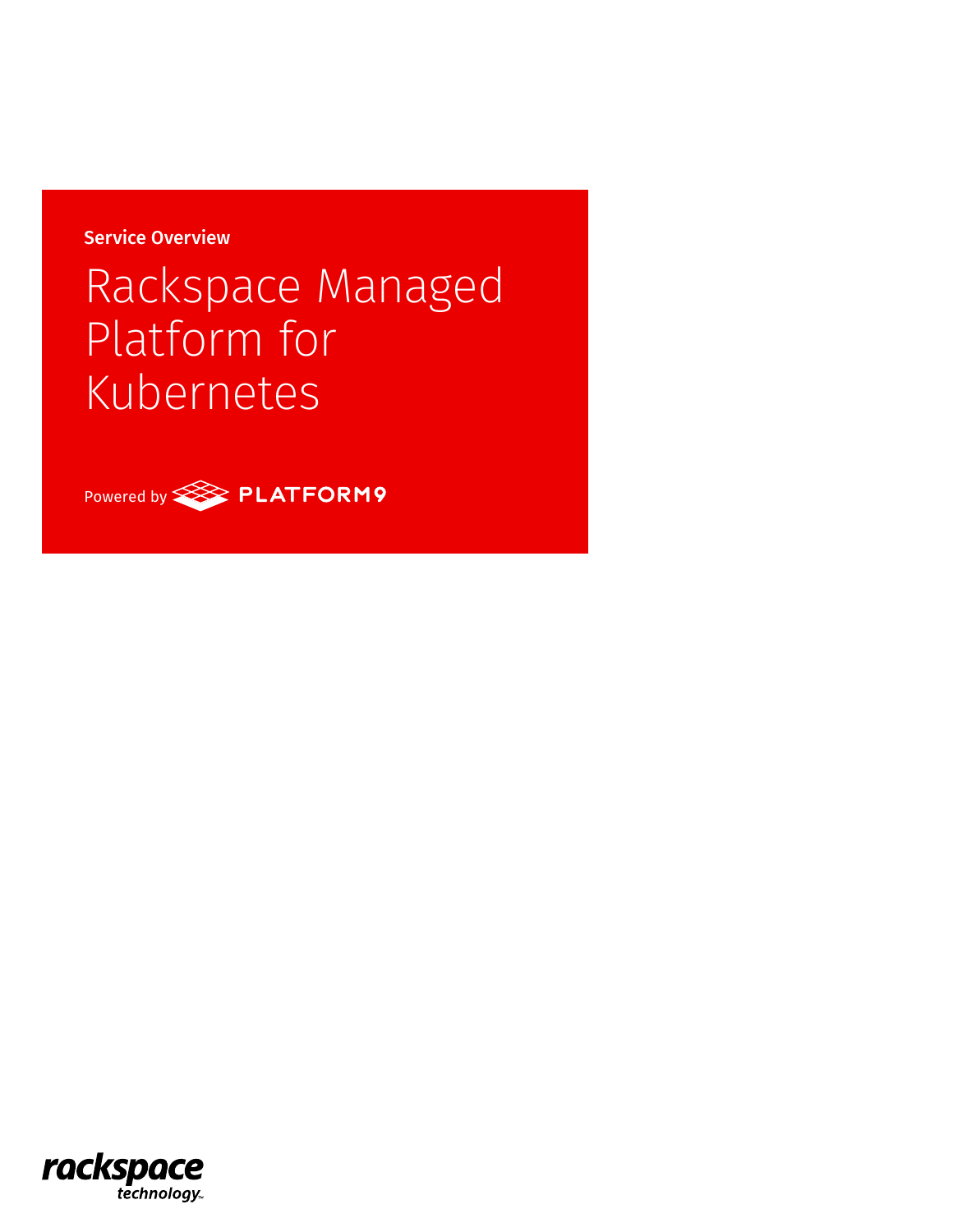## Table of contents

| Rackspace Kubernetes Stack 3                   |
|------------------------------------------------|
| Customer Service Experience  5                 |
| Rackspace Kubernetes Pod Model 5               |
|                                                |
|                                                |
|                                                |
| Objectives and Guiding Principles  6           |
| Overall Partnership Governance Structure  6    |
|                                                |
|                                                |
|                                                |
| Monitoring, Alerting and Response 7            |
| Comprehensive Cloud Management Platform 7      |
| Monitoring, Alerting and Incident Management 7 |
| Platform Upgrade Assistance 8                  |
| Conformance Enforcement  8                     |
|                                                |
| Security Management 8                          |
|                                                |
| Rackspace Technology Customer Portal 9         |
|                                                |
| Service Level KPI/PI Measures  9               |

### About Rackspace Technology

Rackspace Technology is the multicloud solutions expert. We combine our expertise with the world's leading technologies — across applications, data and security — to deliver end-to-end solutions. We have a proven record of advising customers based on their business challenges, designing solutions that scale, building and managing those solutions, and optimizing returns into the future.

As a global, multicloud technology services pioneer, we deliver innovative capabilities of the cloud to help customers build new revenue streams, increase efficiency and create incredible experiences. Named a best place to work, year after year according to Fortune, Forbes, and Glassdoor, we attract and develop world-class talent to deliver the best expertise to our customers. Everything we do is wrapped in our obsession with our customers' success — our Fanatical Experience<sup> $m$ </sup> — so they can work faster, smarter and stay ahead of what's next.

Learn more at www.rackspace.com or call 1-800-961-2888.

© 2021 Rackspace US, Inc. :: Rackspace®, Fanatical Support®, Fanatical Experience™ and other Rackspace marks are either service marks or registered service marks of Rackspace US, Inc . in the United States and other countries . All other trademarks, service marks, images, products and brands remain the sole property of their respective holders and do not imply endorsement or sponsorship

THE INFORMATION CONTAINED IN THIS DOCUMENT IS A GENERAL INTRODUCTION TO RACKSPACE TECHNOLOGY SERVICES AND DOES NOT INCLUDE ANY LEGAL COMMITMENT ON THE PART OF RACKSPACE TECHNOLOGY.

Except as set forth in Rackspace Technology general terms and conditions, cloud terms of service and/or other agreement you sign with Rackspace Technology, Rackspace Technology assumes no liability whatsoever, and disclaims any express or implied warranty, relating to its services including, but not limited to, the implied warranty of merchantability, fitness for a particular purpose, and noninfringement.

Although part of the document explains how Rackspace Technology services may work with third party products, the information contained in the document is not designed to work with all scenarios. any use or changes to third party products and/ or configurations should be made at the discretion of your administrators and subject to the applicable terms and conditions of such third party. Rackspace Technology does not provide technical support for third party products, other than specified in our hosting services or other agreement you have with Rackspace Technology and Rackspace Technology accepts no responsibility for third-party products.

Rackspace Technology cannot guarantee the accuracy of any information presented after the date of publication.

Rackspace-Service-Overview-Kubernetes-Powered-by-Platform9-PUB-TSK-4694 :: April 28, 2021

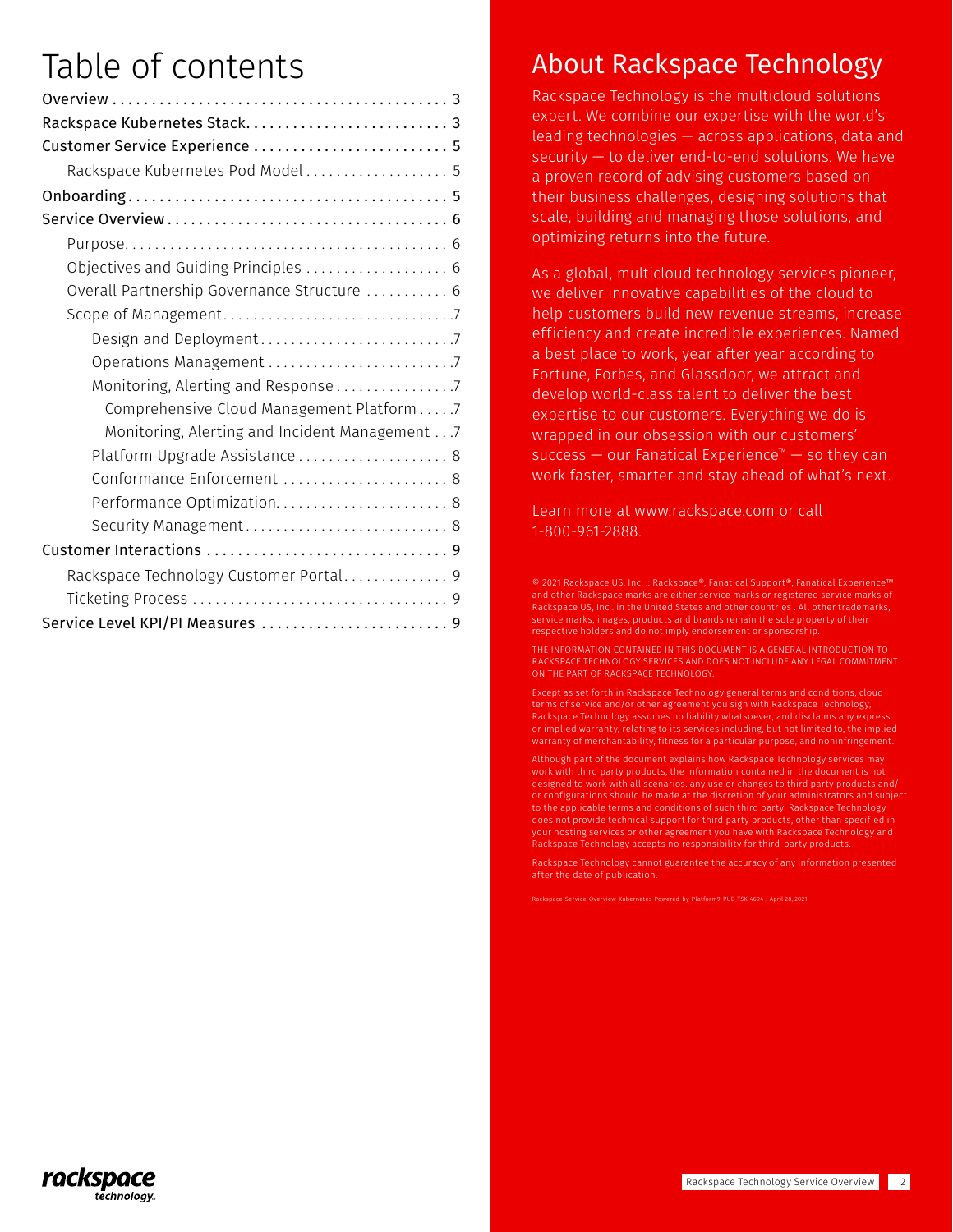## <span id="page-2-0"></span>Overview

Rackspace Managed Platform for Kubernetes (MPK) Powered by Platform9 is an opinionated deployment of Kubernetes in addition to the Cloud Native Computing Foundation (CNCF) components as described in the section titled Rackspace Kubernetes Stack.

All components are deployed using known best practices and leverage programmatic management (infrastructure-as-code, API-driven modification, etc.) in order to facilitate integration at any phase into automated workstreams. The service and all associated resources are delivered by a [Rackspace Kubernetes Pod](#page-4-0) — a specialized team consisting of CKA-certified engineers, a Lead Architect (LA), and an Engagement Manager (EM). Below is a high-level summary of the services included with the offering — all of which are more thoroughly detailed in the [Service Overview portion](#page-5-0) of this document.

- Design and Deployment: We will design and deploy our complete Rackspace Kubernetes Stack on the public or private cloud platform of your choice using best practices and automation\*
- Kubernetes Operations Management: We will manage ongoing activities such as upgrades, incident response and problem management
- Performance Optimization: We will optimize the solution for performance and take proactive measures in preparation for planned events
- Security Management: We will ensure cloud and Kubernetes security practices are assessed and applied according each customer's individual needs

## Rackspace Kubernetes Stack

The Rackspace Kubernetes Stack provides customers with a consistent set of technologies across all their clusters for repeatable and scalable deployments.

At the core of the stack, you'll find three different categories of applications:

Infrastructure applications: Fully integrated into MPK's software with one-click deployments and managed upgrades.

Certified applications: Deployable through MPK's software, but integration is more limited with lifecycle activities managed by Rackspace and the customer.

Catalog applications: Commonly open source and limited to community support. We deliberately defined this category because we realize that no two customers are alike and it's critical that MPK allows for some level of customization.

| <b>Category</b>         | <b>Technology/Service</b>                  | <b>Infrastructure</b> | <b>Certified</b> | Catalog |
|-------------------------|--------------------------------------------|-----------------------|------------------|---------|
| laC, CI/CD              | Terraform                                  |                       |                  |         |
|                         | Spinnaker                                  |                       |                  |         |
| Kubernetes as a Service | AWS Elastic Kubernetes Service (EKS)       |                       |                  |         |
|                         | Rackspace Kubernetes on Bare Metal (RPC-K) |                       |                  |         |
|                         | Kubernetes Dashboard                       |                       |                  |         |

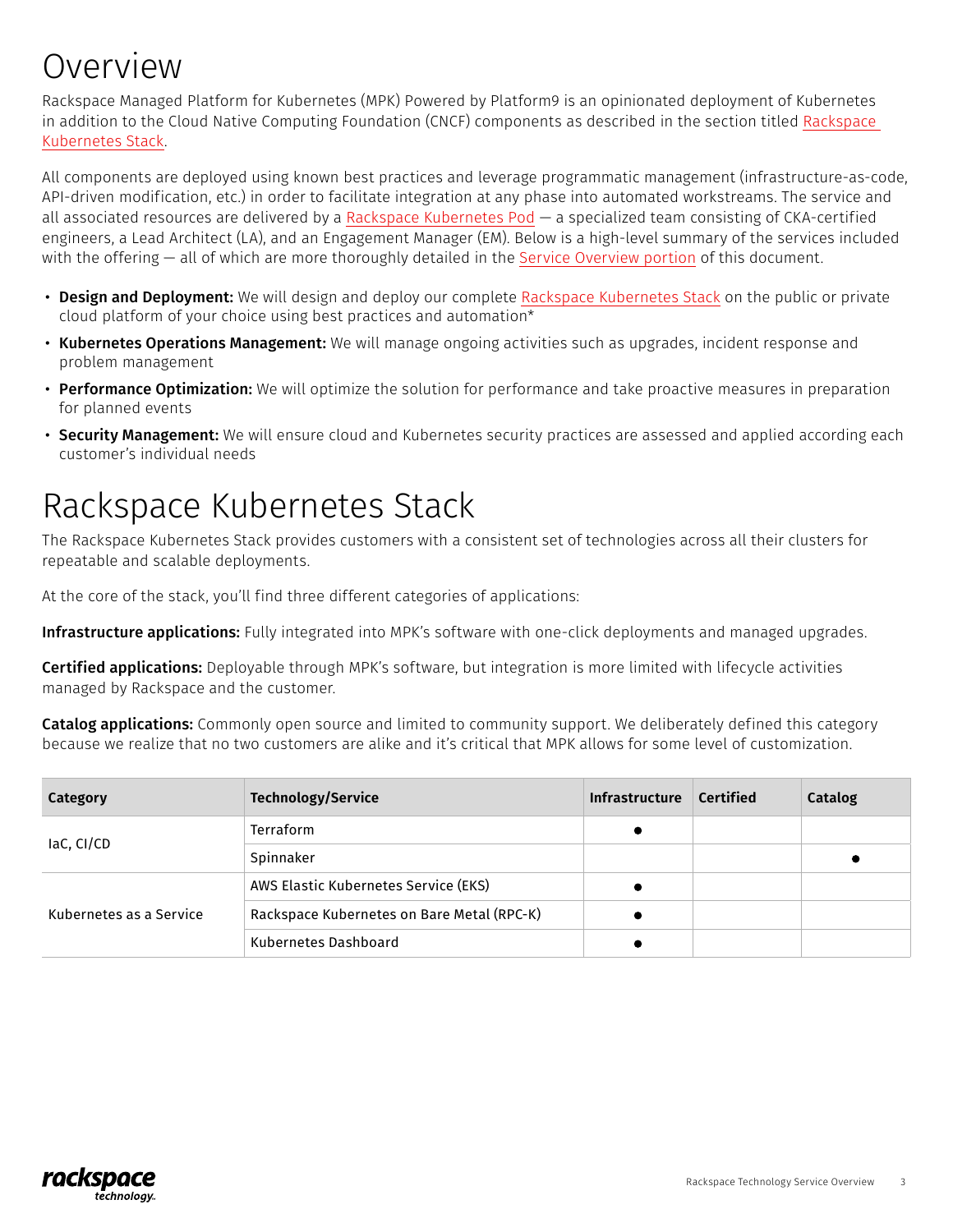| Category                                                            | <b>Technology/Service</b>                        | Infrastructure | <b>Certified</b> | Catalog |
|---------------------------------------------------------------------|--------------------------------------------------|----------------|------------------|---------|
| Metrics Collection, Logging,<br><b>Alerting &amp; Visualization</b> | Prometheus                                       |                |                  |         |
|                                                                     | Alertmanager                                     |                |                  |         |
|                                                                     | Grafana                                          |                |                  |         |
|                                                                     | <b>Metrics Server</b>                            |                |                  |         |
|                                                                     | Fluentd                                          |                |                  |         |
| Image Management &<br><b>Registry Services</b>                      | AWS Amazon Machine Image (AMI)                   |                |                  |         |
|                                                                     | Customer-supplied AMI                            |                |                  |         |
|                                                                     | AWS Elastic Container Registry (ECR)             |                |                  |         |
|                                                                     | Harbor                                           |                |                  |         |
|                                                                     | AWS ALB Ingress Controller for EKS               |                |                  |         |
| Ingress & Service Mesh                                              | Nginx Ingress Controller                         |                |                  |         |
|                                                                     | MetalLB                                          |                |                  |         |
|                                                                     | CoreDNS                                          |                |                  |         |
|                                                                     | Istio                                            |                |                  |         |
| Package Management                                                  | Helm                                             |                |                  |         |
| Identity, Security &<br>Conformance                                 | OpenID Connect (OIDC)                            |                |                  |         |
|                                                                     | <b>Calico Network policies</b>                   |                |                  |         |
|                                                                     | Sonobuoy                                         |                |                  |         |
| Storage & Backup                                                    | AWS EBS Container Storage Interface (CSI) Driver |                |                  |         |
|                                                                     | AWS EFS CSI Driver                               |                |                  |         |
|                                                                     | NetApp CSI Driver                                |                |                  |         |
|                                                                     | Velero                                           |                |                  |         |

Rackspace Kubernetes Stack is continually evolving with technologies graduating from Catalog to Certified to Infrastructure on a quarterly basis. Please speak with your EM for the latest roadmap details.

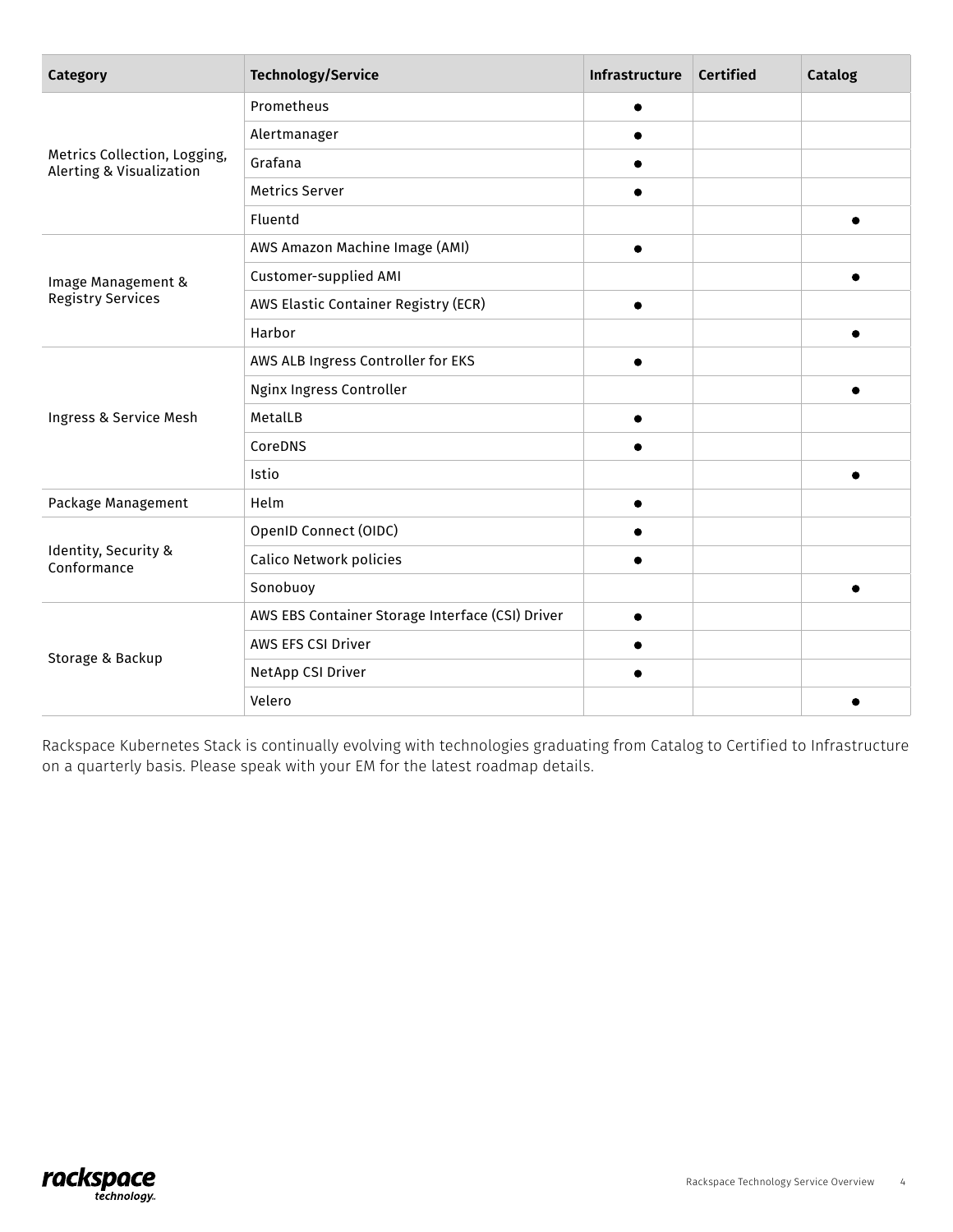## <span id="page-4-0"></span>Customer Service Experience

MPK offers customers who purchase Kubernetes management and support services the opportunity to engage with the dedicated team of Rackspace Technology cloud experts assigned to the customer's account. The supporting team is organized into a group known as a pod, and the customer always works with the same pod during business hours, which provides continuity as pod members become more familiar with the customer and the customer's business.

### Rackspace Kubernetes Pod Model

#### A Rackspace Kubernetes pod possesses the following characteristics:

A pod includes a small group of CKA-certified engineers, an LA, and an EM who work together as a unit.

**Consistent team structure:** Pod members have been working together long-term across multiple clients and projects.

Shared knowledge and resources: Pod members create and share resources, platform tools and frameworks across the team. Customers benefit from this collective knowledge.

#### A Rackspace Kubernetes Pod consists of team members in the following roles:

- Engagement Manager (EM): The EM owns the proactive business relationship with the customer through a combination of account management, change management and incident management responsibilities. They are ultimately accountable for the successful delivery of services to the customer.
- Senior CKA Engineer (SCKA): The SCKA owns the proactive technical relationship with the customer through the identification and implementation of new features and services. With a deep understanding of a customer's environment and unique requirements, the SCKA also serves as a senior escalation point for the JCKAs and assumes responsibility for the resolution of all L3 issues.
- Junior CKA Engineer (JCKA): The JCKA is responsible for the reactive technical troubleshooting and resolution of all L1/L2 issues. They're certified in Kubernetes, but can also assist with general platform questions and issues.
- Lead Architect (LA): The LA owns all design and deployment activities related to MPK and the Rackspace Kubernetes Stack. They work closely with the Engagement Manager and Engineers to help ensure the customer's technical and business needs are met over the lifetime of the engagement.

## Onboarding

All MPK customers are assigned to a Rackspace Kubernetes Pod, a specialized group of experts who work with the Customer throughout their journey from design and deployment all the way through to production. During the onboarding phase, the pod's EM is the primary point of contact for key communications and activities related to the deployment.

#### For every MPK customer, Rackspace Technology will:

- Assign an EM to coordinate end-to-end activities and project manage the MPK deployment
- Assign a lead architect (LA) to assess the customer's requirements and create a high-level design for customer approval
- Provide a detailed design describing the technical details of the proposed solution this document is shared with the customer, who is given an opportunity to accept the detailed design
- Assign a Senior CKA Engineer (SCKA) to deploy the environment as per the accepted detailed design document

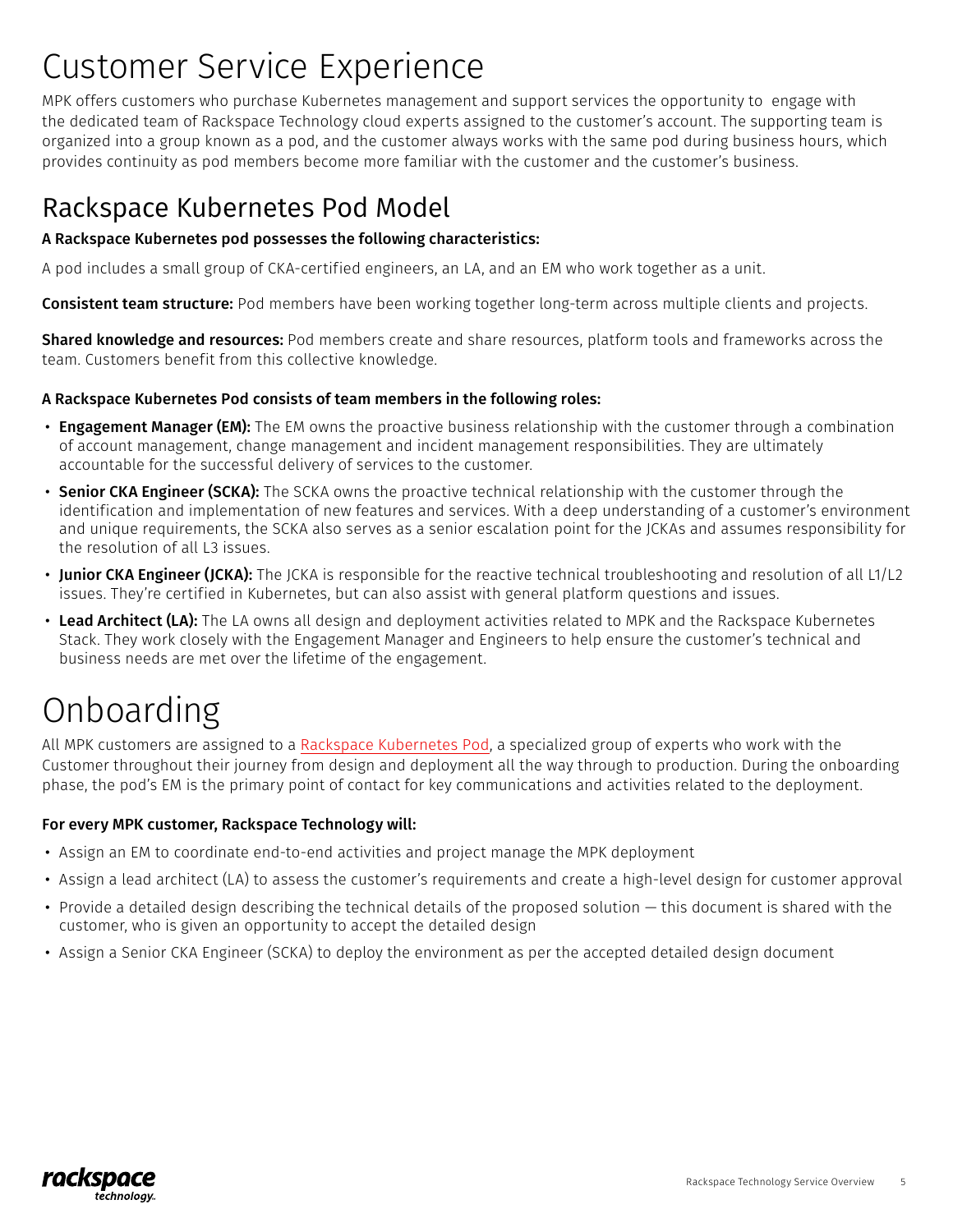## <span id="page-5-0"></span>Service Overview

### Purpose

Our Managed Platform for Kubernetes service was designed to provide high-value services pertinent in managing Kubernetes deployments at scale. The service enables customers to collaborate side-by-side with highly skilled Rackspace Technology experts to build, optimize and maintain their Kubernetes environments.

### Objectives and Guiding Principles

#### MPK's supporting teams operate according to the following guiding principles:

- Pod-based teams, offering a shared resource model
- IaC-based deployment methodology with emphasis on partnering with the customer's internal operations and development teams
- Emphasis on enablement, automation and transformation
- Build a practice of ongoing innovation, rather than focus on break/fix
- Continually seek to adopt new services and technologies that accelerate the customer's cloud native journey

### Overall Partnership Governance Structure

The EM is the customer's primary point of contact and is responsible for account management, change management and incident management processes.

The EM works directly with other members of their pod, chiefly the SCKA and LA, to provide regular touchpoints and reporting on behalf of the customer.

#### Standard touchpoints and reports Include:

- Platform upgrade assistance planning: Rackspace Technology identifies and then carries out upgrade opportunities for all services and technologies in the Infrastructure and Certified Application categories within the [Rackspace](#page-2-0)  [Kubernetes Stack.](#page-2-0)
- Performance optimization: Rackspace Technology optimizes for performance and then maintains performance targets through routine audits and adjustments. An output of these activities is available as a standard report for customers to consume.
- Conformance enforcement: Rackspace Technology continually tests for and then corrects deviations in a customer's cluster against agreed-upon standards. All conformance enforcement activities are then made available via a standard report for customers to review.
- Security management: Rackspace Technology employs architectural best practices to secure the deployment and operation of your Kubernetes environment. Through timely upgrades, sound identity posture, container image scanning, runtime security and network protection, the Managed Platform for Kubernetes service takes a comprehensive approach to help ensure your environment remains tenable.

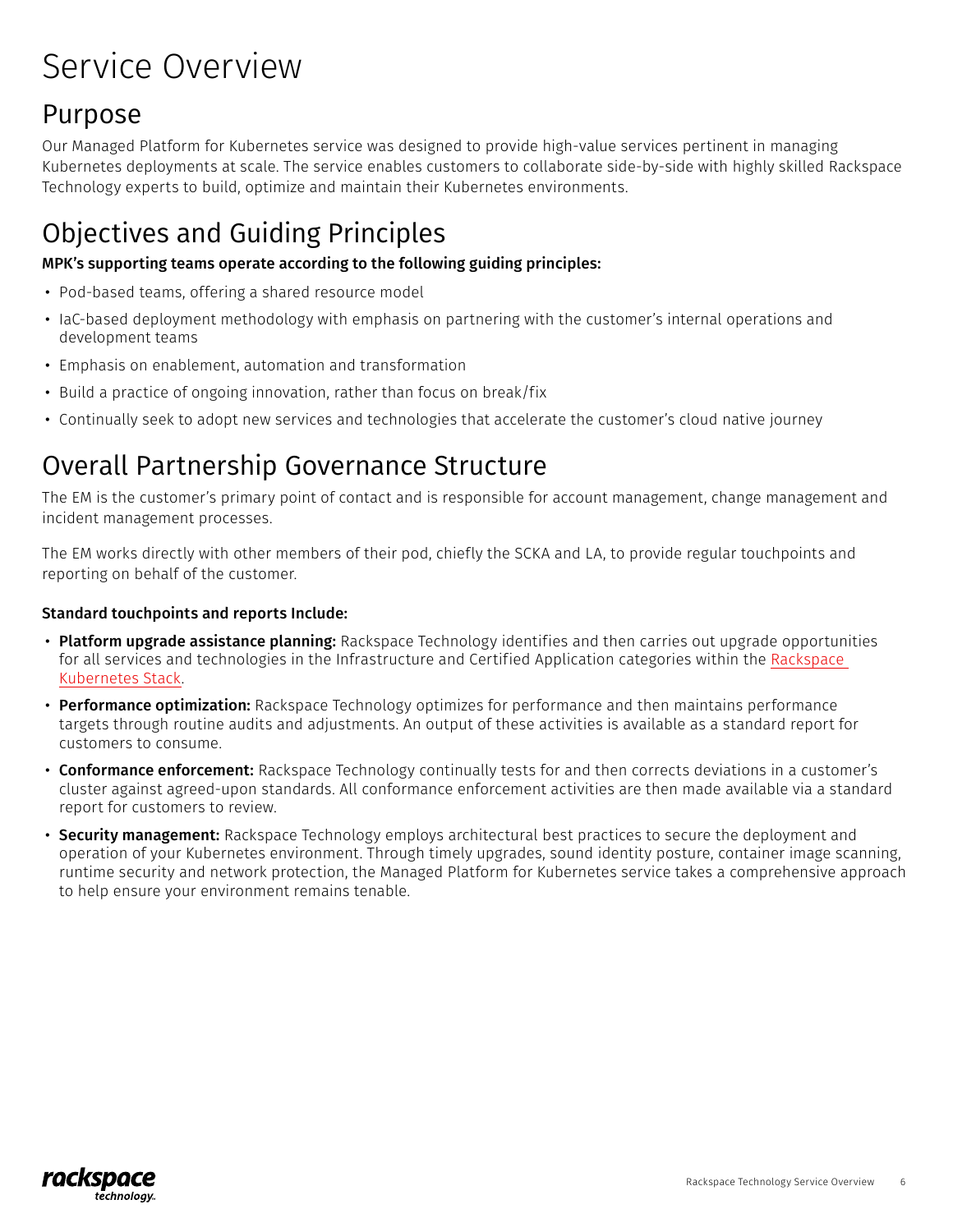### <span id="page-6-0"></span>Scope of Management

### Design and Deployment

- We will design and deploy our complete [Rackspace Kubernetes Stack](#page-2-0) on the desired Cloud platform.
- Kubernetes infrastructure (control plane and associated worker nodes)
- Cluster autoscaler
- Monitoring solution
- Centralized logging solution
- Framework for deploying applications on Kubernetes (a basic Application Catalog structure to which customers can add their own applications)
- Container registry
- Service mesh solution
- Ingress controllers

### Operations Management

- Automated deployments of the entire stack using infrastructure as code principles and tooling
- Optional self-serviceability: Customers can access any infrastructure-as-code templates used in order to modify as their own version
- Deployment and updates happen through Rackspace Technology-managed automation pipelines, which can be triggered by the customer via API for integration with their own automated processes

### Monitoring, Alerting and Response

#### Comprehensive Cloud Management Platform

Rackspace Technology uses tools to manage, monitor and maintain environments. Licenses to these tools used in the standard delivery of the service are included with MPK. These tools include:

- Rackspace Technology Customer Portal
- Rackspace Technology intellectual property designed for automation, self-healing and management of cloud environments
- Rackspace Technology monitoring, logging and alerting tools

If a customer requests that Rackspace Technology use additional or alternative tools, the customer must provide Rackspace Technology with applicable licenses and be mindful that supportability of non-standard tools implies abbreviated support guarantees per the [Rackspace Kubernetes Stack](#page-2-0) section of this document.

#### Monitoring, Alerting and Incident Management

To measure the availability, performance and utilization of a customer's environment, Rackspace Technology monitors MPK's key services using industry-standard monitoring tools. Rackspace Technology configures and manages alarm thresholds and automates the creation of incidents in the Rackspace Customer Portal.

The responses by Rackspace Technology to incidents reported in the [Rackspace Customer Portal](#page-8-0) tool are governed by MPK's [SLA response time](#page-8-0) guarantees.

The initial deployment of monitoring agents, architectural changes to support monitoring, and the resolution of monitoring-related defects are all examples of activities owned by the [Rackspace Kubernetes Pod](#page-4-0) as a part of the MPK service.

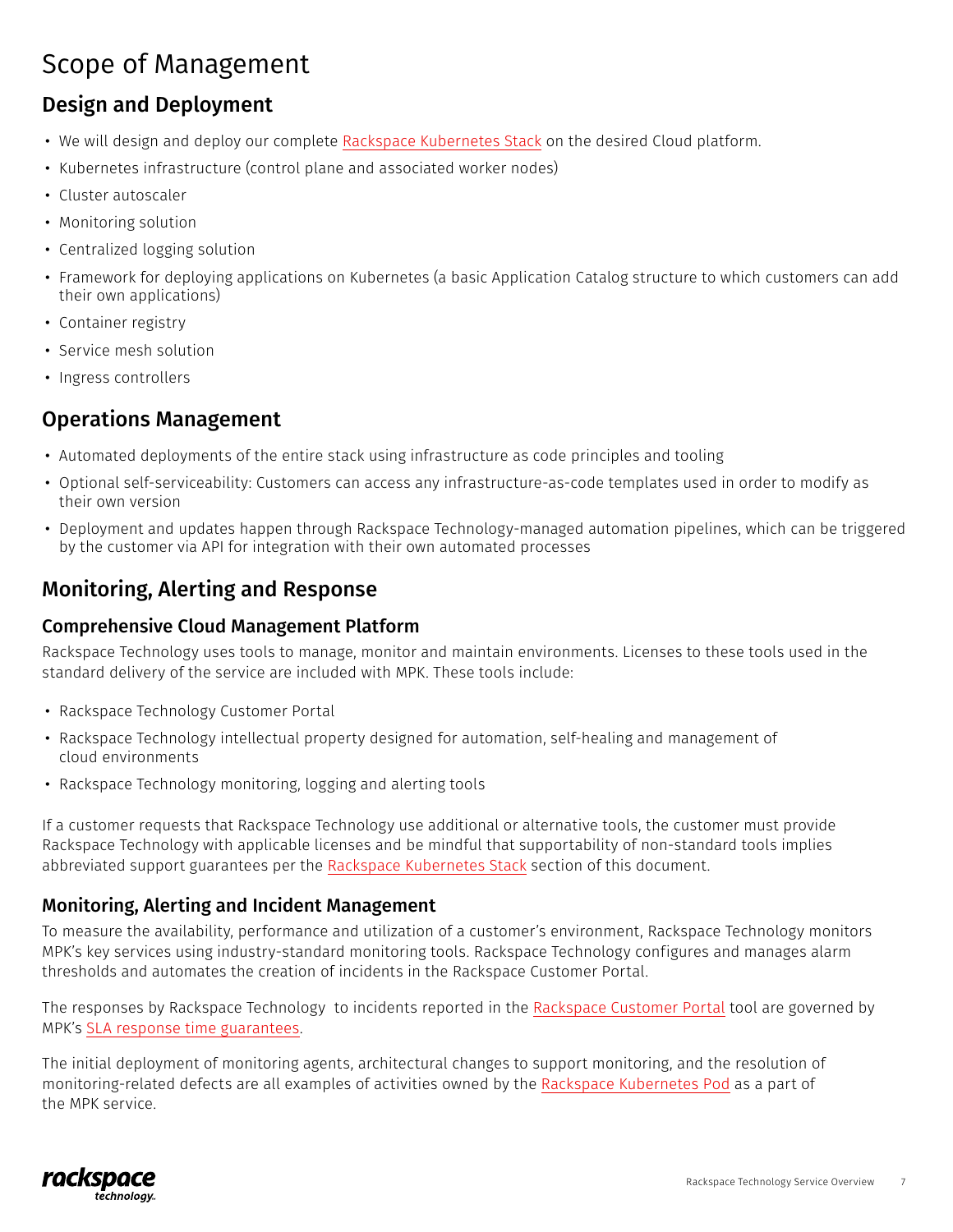<span id="page-7-0"></span>All technologies and services listed in the Infrastructure category of the [Rackspace Kubernetes Stack](#page-2-0) benefit from MPK's full support, troubleshooting and alert response capabilities

### Platform Upgrade Assistance

Rackspace Technology guarantees the following resources will be upgraded within 120 days of an end-of-life event for all customers who maintain a qualified environment configuration.\*

- Kubernetes cluster
- Worker nodes
- Monitoring platform
- Logging platform

\* A qualified environment configuration is defined, at a minimum, as having a production and non-production environment. Customers without a separate non-production environment will still receive upgrade support, but Rackspace Technology cannot guarantee the SLA.

### Conformance Enforcement

Rackspace Technology will ensure the clusters are CNCF conformant and provide tools for end-to-end conformance testing. In addition to Kubernertes conformance, Rackspace Technology will also ensure that the cloud platform conforms to cloud best practices and that the cluster is suitable for running standard application workloads.

### Performance Optimization

Rackspace Technology will work with the application teams to optimize for performance and then maintain performance targets through routine audits and adjustments. Where applicable, suitable tools will be deployed to automate analysis and recommendations.

### Security Management

- Architectural best practices for secure deployment and operation
- Timely security and version upgrades
- Advise on Cloud Identity and Kubernetes RBAC best practices
- Advise on container image scanning setup and integration into the deployment pipeline
- Advise on runtime protection using Kubernetes pod security policy or equivalent protection mechanism
- Advise on network protection using cloud-provider controls and Kubernetes network policy add-ons

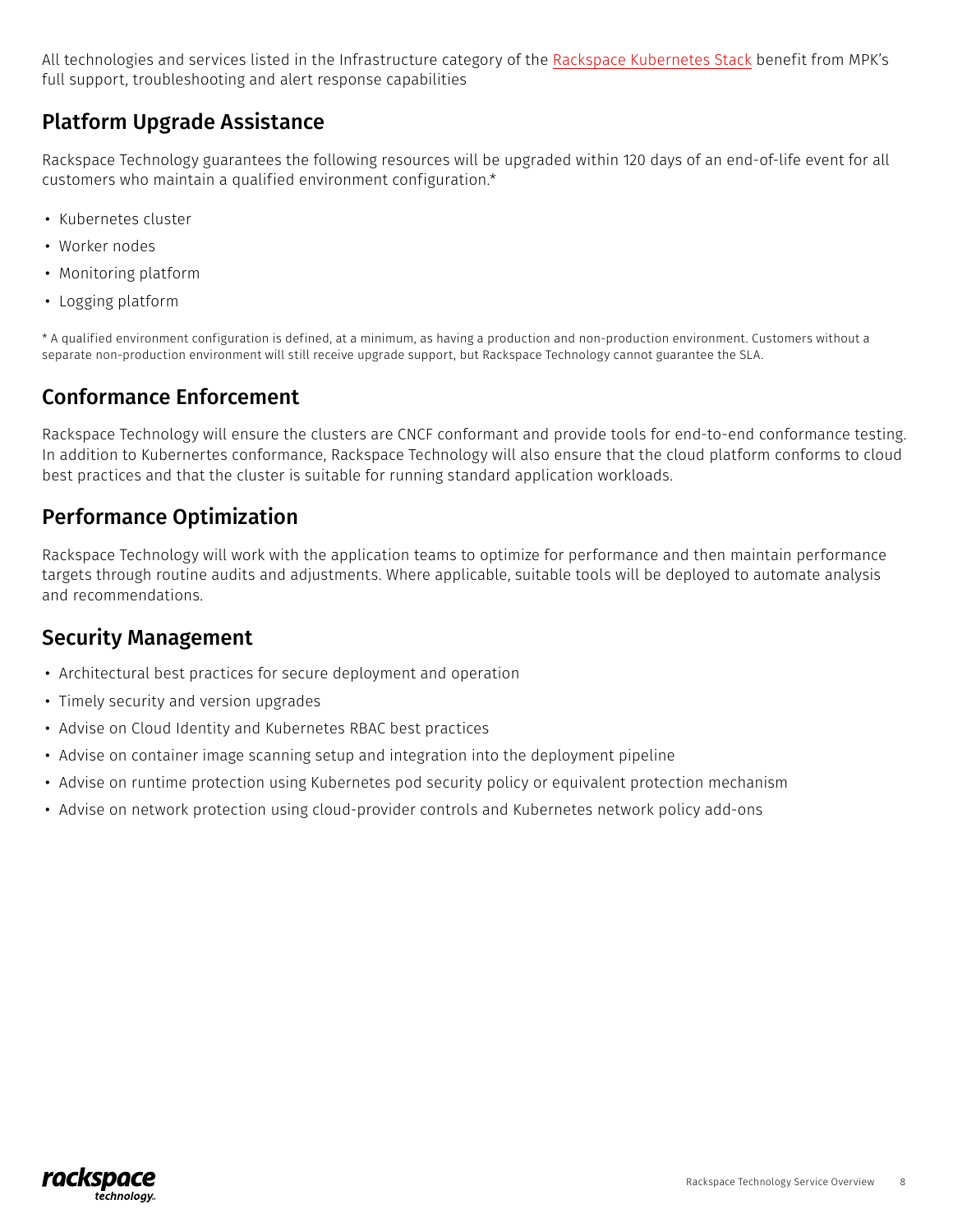## <span id="page-8-0"></span>Customer Interactions

### Rackspace Technology Customer Portal

Rackspace Technology provides customers who have purchased MPK access to a customer portal that can be used to manage tickets and incidents.

### Ticketing Process

One of the primary ways that customers can interact with Rackspace Technology is by creating a ticket in the Rackspace Technology Customer Portal. Once logged in, click the "Tickets" button from the menu to create a new ticket or view an existing ticket. Rackspace Technology automated systems will also create tickets for events on your account that require either your attention or the attention of a Rackspace Technology employee. Customers can also call our 24x7x365 support team at any time.

Incident response: Rackspace Technology will respond to customer support requests in the timeframes outlined in the Service Level KPI/PI Measures section.

## Service Level KPI/PI Measures

MPK is backed by a response time guarantee related to Rackspace Technology response to incidents (also known as a Service Level Agreement, or "SLA"). For the avoidance of doubt, the SLA does not apply to non-technical requests. Such non-technical requests will be scheduled collaboratively by Rackspace Technology and the customer.

| <b>Description</b>                                                                                                                                                                                                                                                                | Target response - Initial Response Time |  |  |  |
|-----------------------------------------------------------------------------------------------------------------------------------------------------------------------------------------------------------------------------------------------------------------------------------|-----------------------------------------|--|--|--|
| Urgent                                                                                                                                                                                                                                                                            |                                         |  |  |  |
| An incident that impacts customer's use of the Kubernetes Stack in a production<br>environment such that customer's business operations are halted with no<br>existing procedural workaround.                                                                                     | 15 minutes                              |  |  |  |
| High                                                                                                                                                                                                                                                                              |                                         |  |  |  |
| An incident that impacts customer's use of the Kubernetes Stack in a production<br>environment such that customer's business operations are substantially reduced<br>with no existing procedural workaround.                                                                      | 1 hour                                  |  |  |  |
| <b>Normal</b>                                                                                                                                                                                                                                                                     |                                         |  |  |  |
| An incident that impacts customer's use of the Kubernetes Stack in a production<br>environment, QA, or staging environment such that customer experiences only a<br>partial, non-critical loss in business operations.                                                            | 1 business hour                         |  |  |  |
| Low                                                                                                                                                                                                                                                                               |                                         |  |  |  |
| Any non-technical request (such as billing inquiry or administrative change) and/<br>or an incident that results in low or no impact to customer's business or the<br>functionality of customer's Kubernetes Stack, possibly through use of an existing<br>procedural workaround. | 1 business day                          |  |  |  |